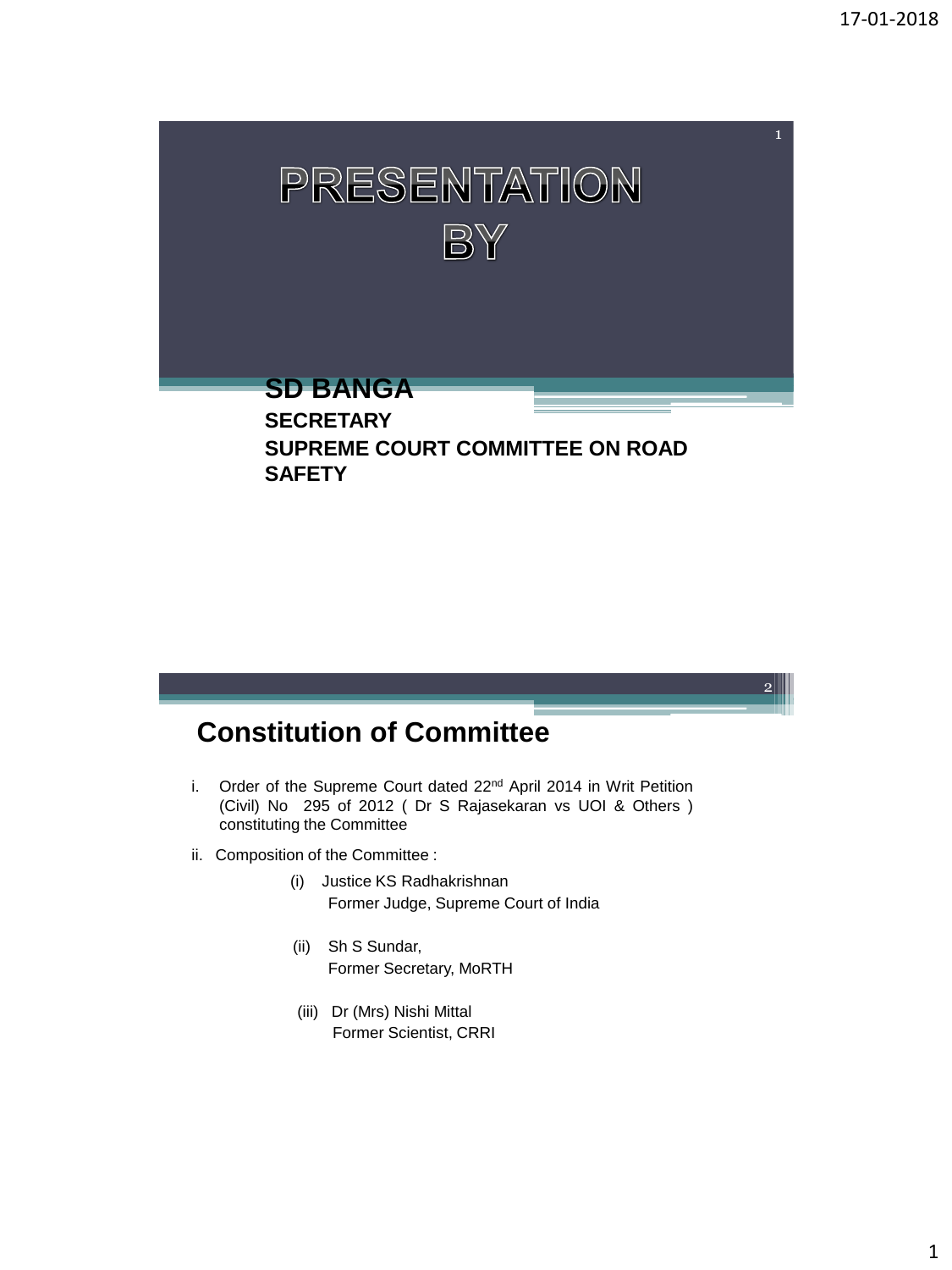4

# **Mandate of the Committee**

- 1 To measure and monitor on behalf of the Supreme Court the implementation of various laws relating to road safety in the States and Central Ministries.
- 2 To identify the need for further legislation or changes in the existing laws

# **Functioning of the Committee**

- i. The Committee looked into the institutional arrangements and 4 Es viz. Enforcement, Engineering, Education and Emergency Care for ensuring road safety in the country
- ii. The Committee has so far held **140 meetings** with States and **17** with Central Ministries to identify gaps in implementation of road safety laws and passed directions to improve road safety in the country.
- iii. The Committee also has held **26** meetings with NGOs/experts and practitioners on road safety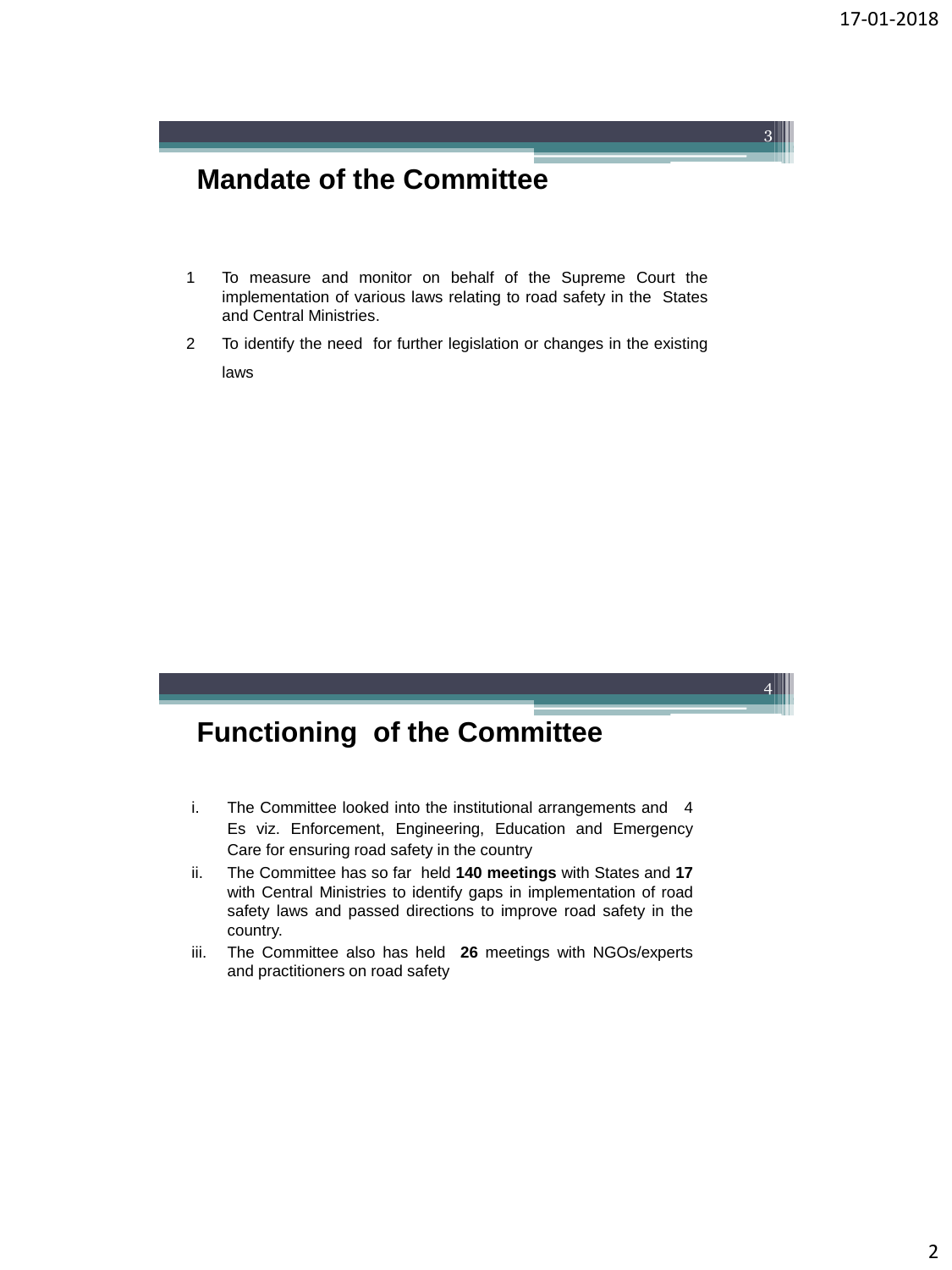# **Status of Road Safety in States/UTs at the time of constitution of Committee**

1/5

5

#### **1 Institutional Arrangements** :

- i. Hardly any State had a Road Safety Policy
- ii. Most of the States had no Road Safety Council.
- iii. None of the States had a lead agency responsible for coordinating actions of concerned departments/agencies of the Government to deal with road safety
- iv. None of the States had non-lapsable road safety fund to ensure continuous availability of adequate funds for performing their road safety activities

# **Status of Road Safety in States/UTs at the time of constitution of Committee** 2/5

2/5

6

- **2 Engineering :**
	- i. None of the States had protocol for identifying black spots and taking corrective actions to rectify them
	- ii. None of the States conducted road safety audit
	- iii. IRC standards were not met and no action taken against those responsible
	- iv. None of the States had adequate number of trained vehicle inspectors to examine and certify the road worthiness of transport/commercial vehicles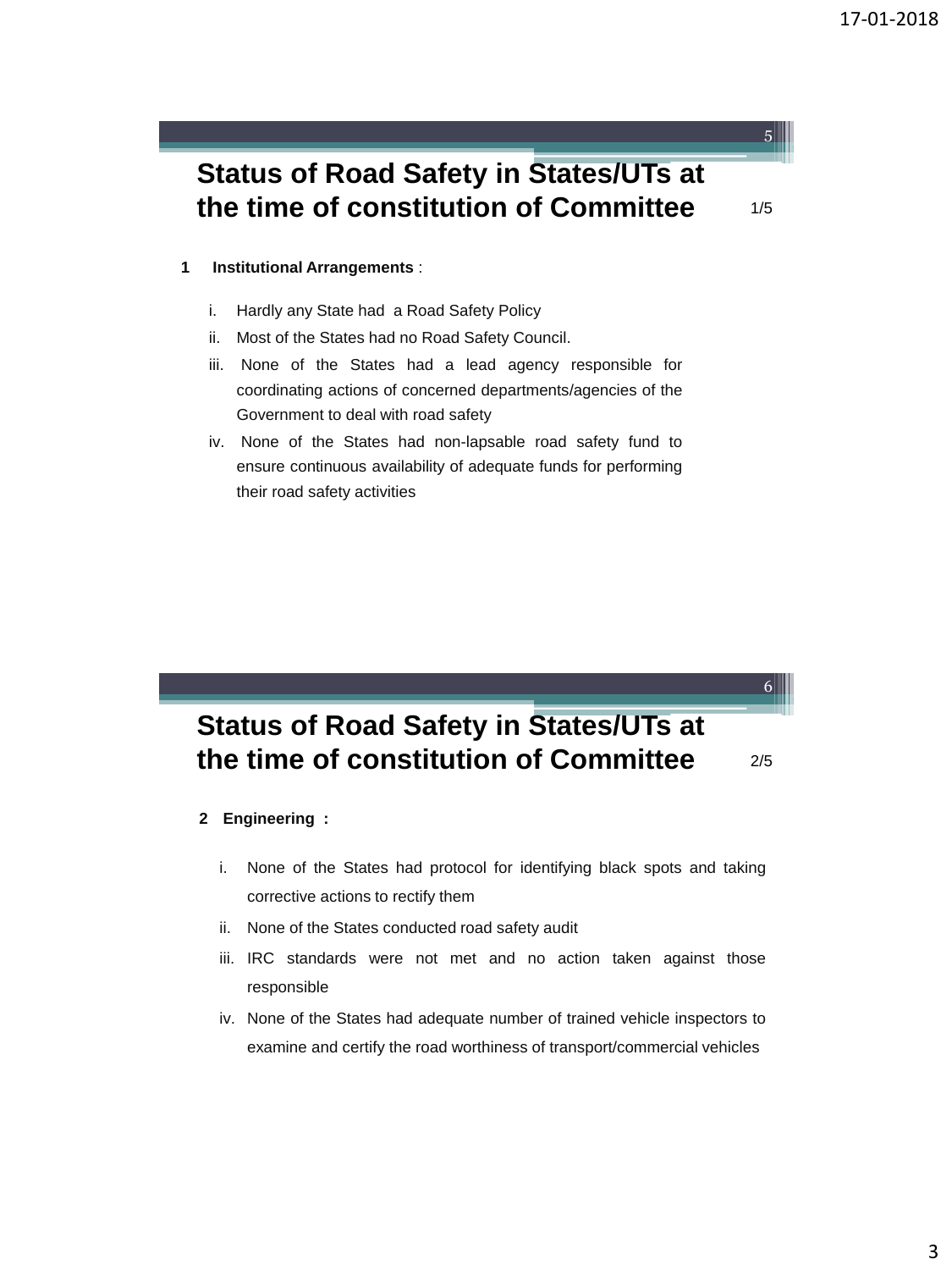

### **4. Education :**

- i. Awareness programme carried out in a routine manner restricted to Road Safety Week only
- ii. Road Safety Education and awareness restricted to only school children and drivers of heavy commercial vehicles (in some States)
- iii. No evaluation done by any State of the strategy that had the maximum effect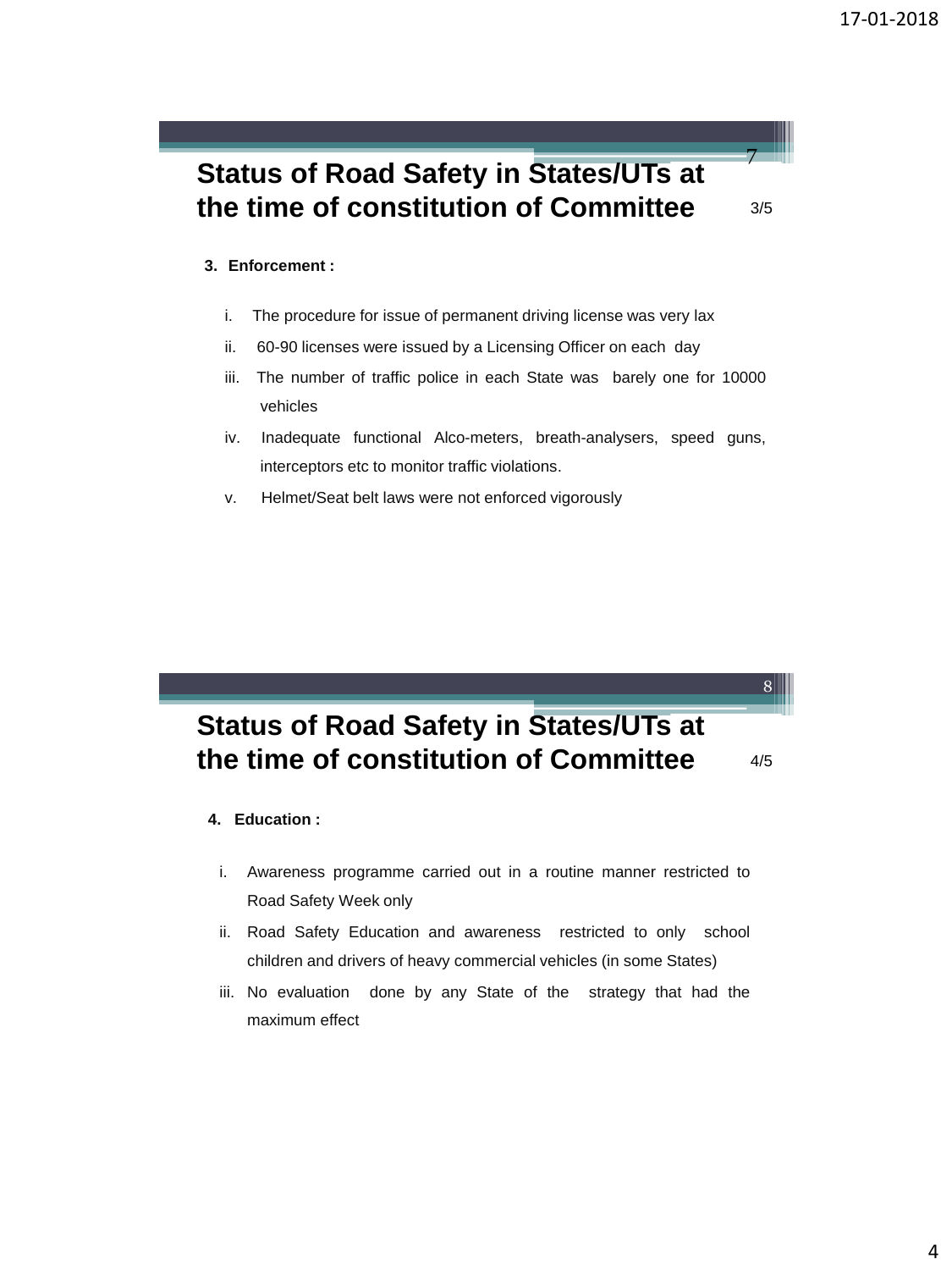# **Status of Road Safety in States/UTs at the time of constitution of Committee**  $\frac{5}{5}$

### **5. Emergency Care**

- i. States had inadequate number of fully equipped Trauma Centres and medical personnel
- ii. Ambulances provided by the Government were not equipped with required First Aid facilities and were not manned by trained paramedical staff

# **Directions issued to States / UTs**

10

 $|9|$ 

### **1 Institutional arrangements**

- i. Formulate State Road Safety Policy
- ii. Set up a State Road Safety Council and hold its meetings at least twice in a year and forward minutes to the Committee
- iii. Set up a Lead Agency with adequate dedicated and professional staff to deal exclusively with road safety issues
- iv. Establish a non-lapsable Road Safety Fund by apportioning certain percentage of fines collected from traffic violations
- v. Prepare Road Safety Action Plan with annual targets for reducing road accidents and deaths
- vi. Constitute District Road Safety Committees, fix targets for reduction for reducing road accidents and deaths for each district and monitor their performance on a regular basis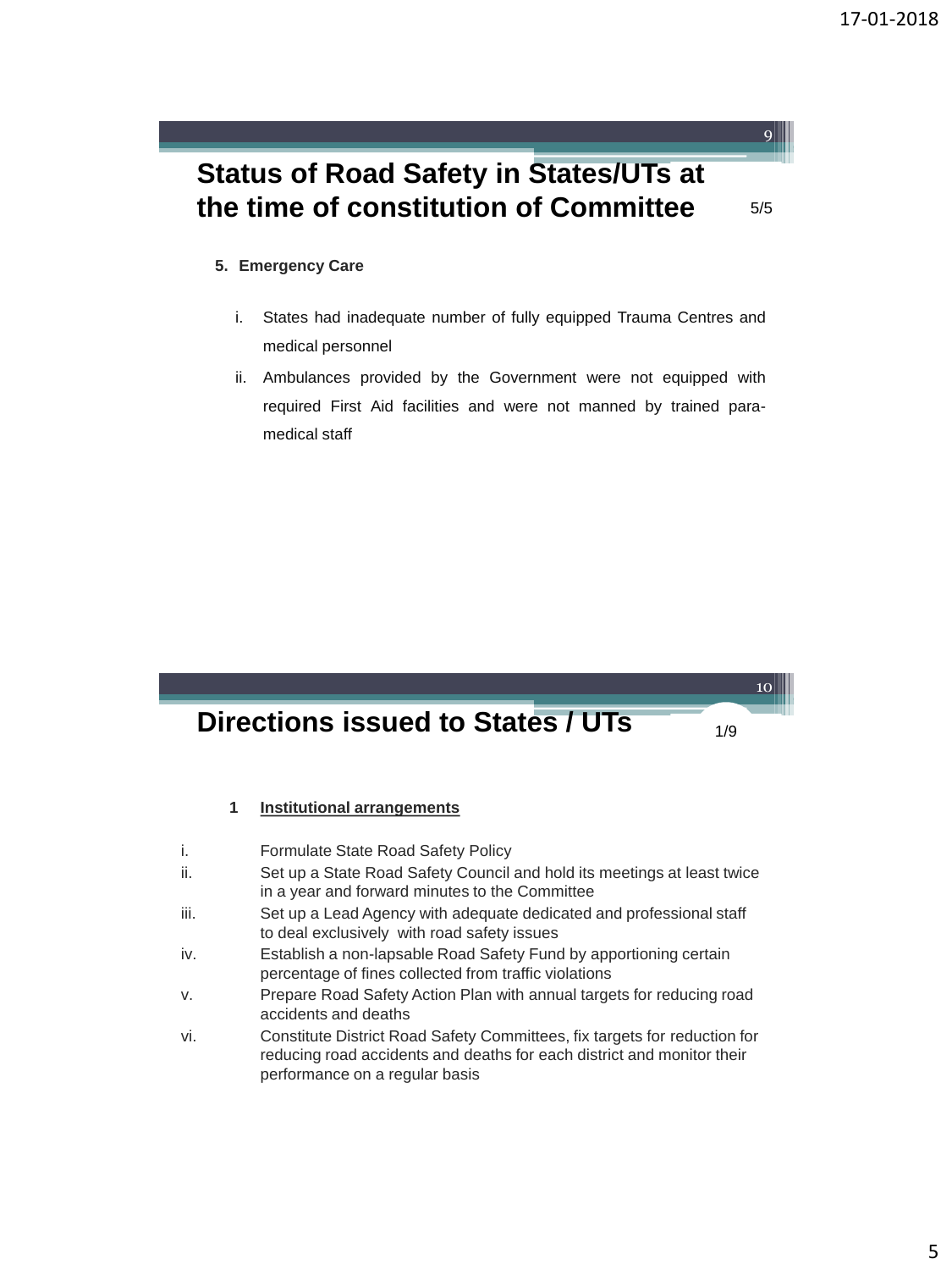### **Directions issued to States / UTs 2/9**

### **2. Engineering**

- i. Set up a protocol for identification, rectification and monitoring of Black Spots and follow it
- ii. Adopt traffic calming measures at locations where accidents occur due to over-speeding
- iii. Carry out road safety audits during design, construction and operation of roads
- iv. No new road beyond Rs.10 crores should be undertaken without undergoing design audit and implementing recommendations of Audit **(changed to 5 km of road)**
- v. Impart training in road safety audit to the engineers and prepare annual calendar for the purpose

12

# **Directions issued to States / UTs**

**3/9**

### **3. Enforcement**

- i. Review the norms recommended by MHA for police strength and equipment and draw up a timeline for implementing these norms.
- ii. Patrol roads, especially National Highways and State Highways based on the analysis of the accident data
- iii. Ban sale of alcohol on National and State Highways as directed by the Hon'ble Supreme Court.
- iv. Remove hoardings and objects that obstruct driving or distract drivers.
- v. Remove encroachment on pedestrian paths
- vi. Suspend driving license for at least 3 months for certain traffic violations like over speeding, red light jumping, over loading, use of mobile phone while diving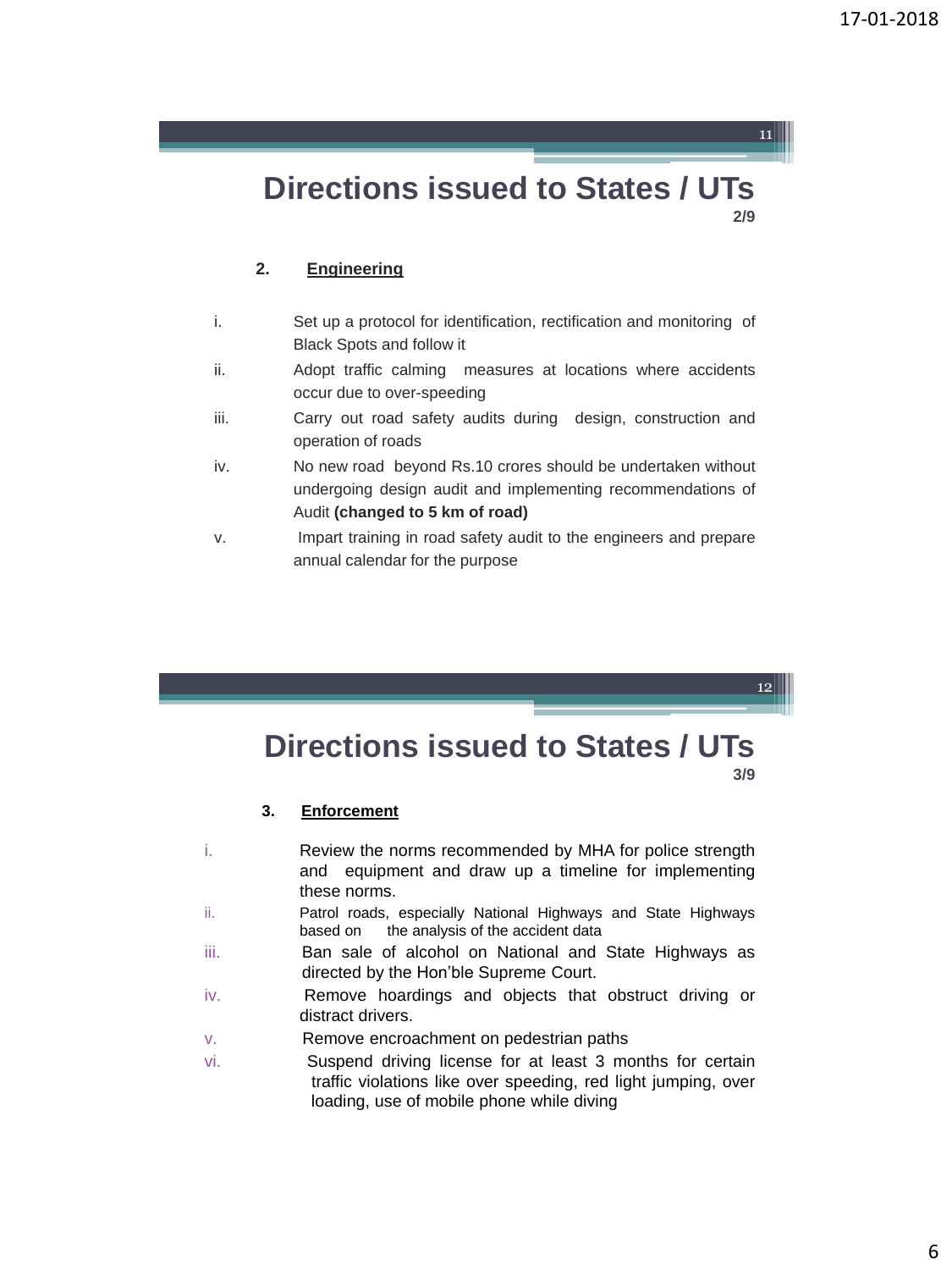

x. Ensure that the Speed Governors being fitted in the existing transport vehicles are type-approved and are given unique identification number, which should also be uploaded in the VAHAN data along with details of the vehicle

**Directions issued to States / UTs 5/9**

### **4. Education**

- i. Carry out road safety awareness programmes in a scientific and systematic manner
- ii. Evaluate strategies that have maximum effect
- iii. Undertake programmes to educate all stakeholders
- iv. Add road safety as a subject in the school curriculum
- v. Show road safety films/ Clippings to educate the public in all cinema halls before showing any film, as is done in the case of tobacco use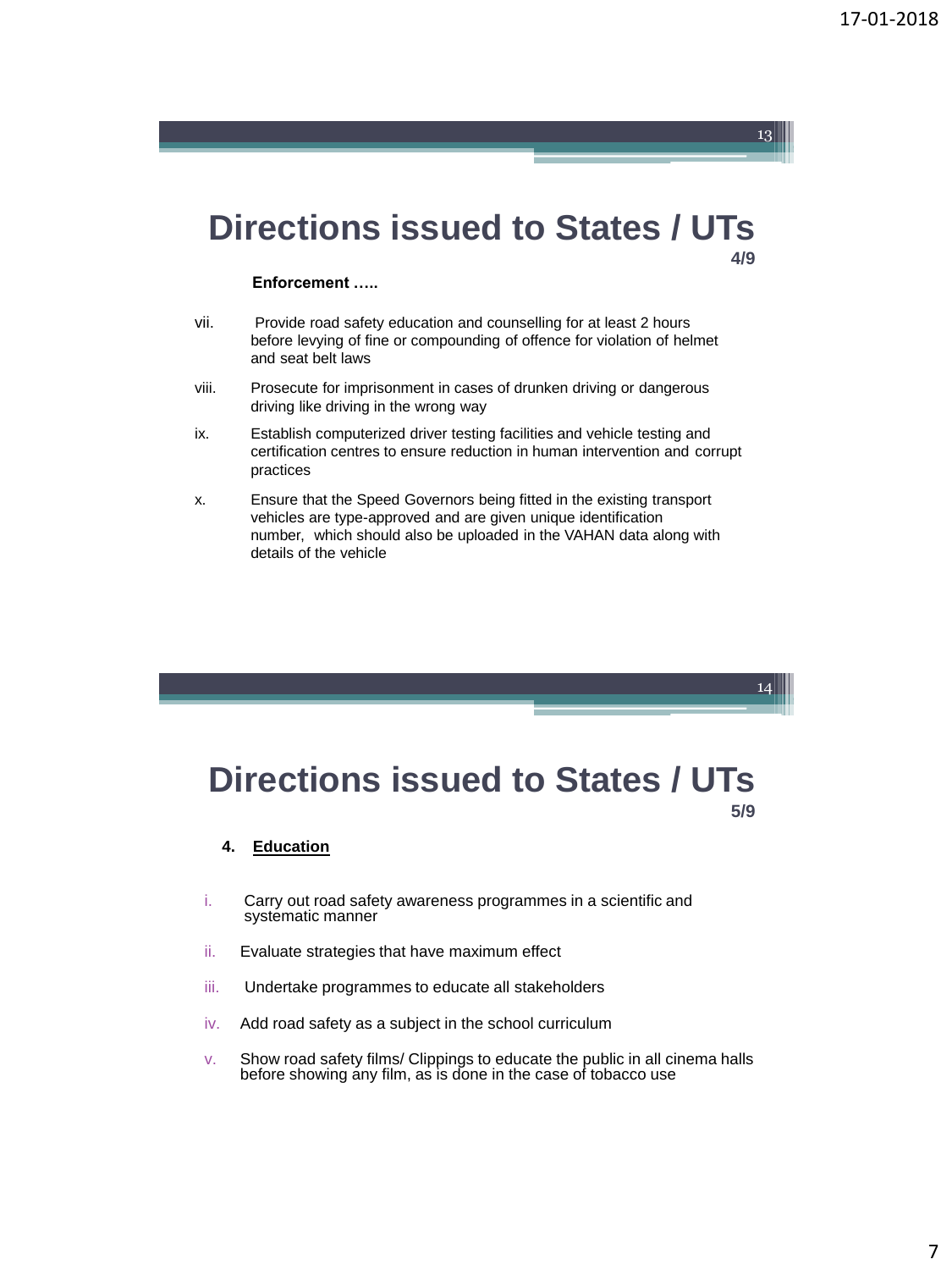16

7/9

### **Directions issued to States / UTs 6/9**

### *5***. Emergency Care**

- **i.** Establish adequate number of fully equipped trauma care centres with medical personnel and ambulances equipped with first aid facilities manned by trained para-medical staff
- ii. Establish a Universal Accident Helpline Number

# **Directions issued to Ministries**

### **1. MoRTH / NHAI**

- i. Establish National Road Safety Board for setting up safety standards
- ii. Prepare protocol for identification, rectification and monitoring of Black Spots in respect of National Highways
- iii. Develop wayside amenities for drivers of commercial vehicles
- iv. Issue Notification on Ambulance Code
- v. Issue Regulations for ATO (Automatic Headlights On)
- vi. Issue Notification on Crash Test for LMVs
- vii. Install Speed Governors in HMVs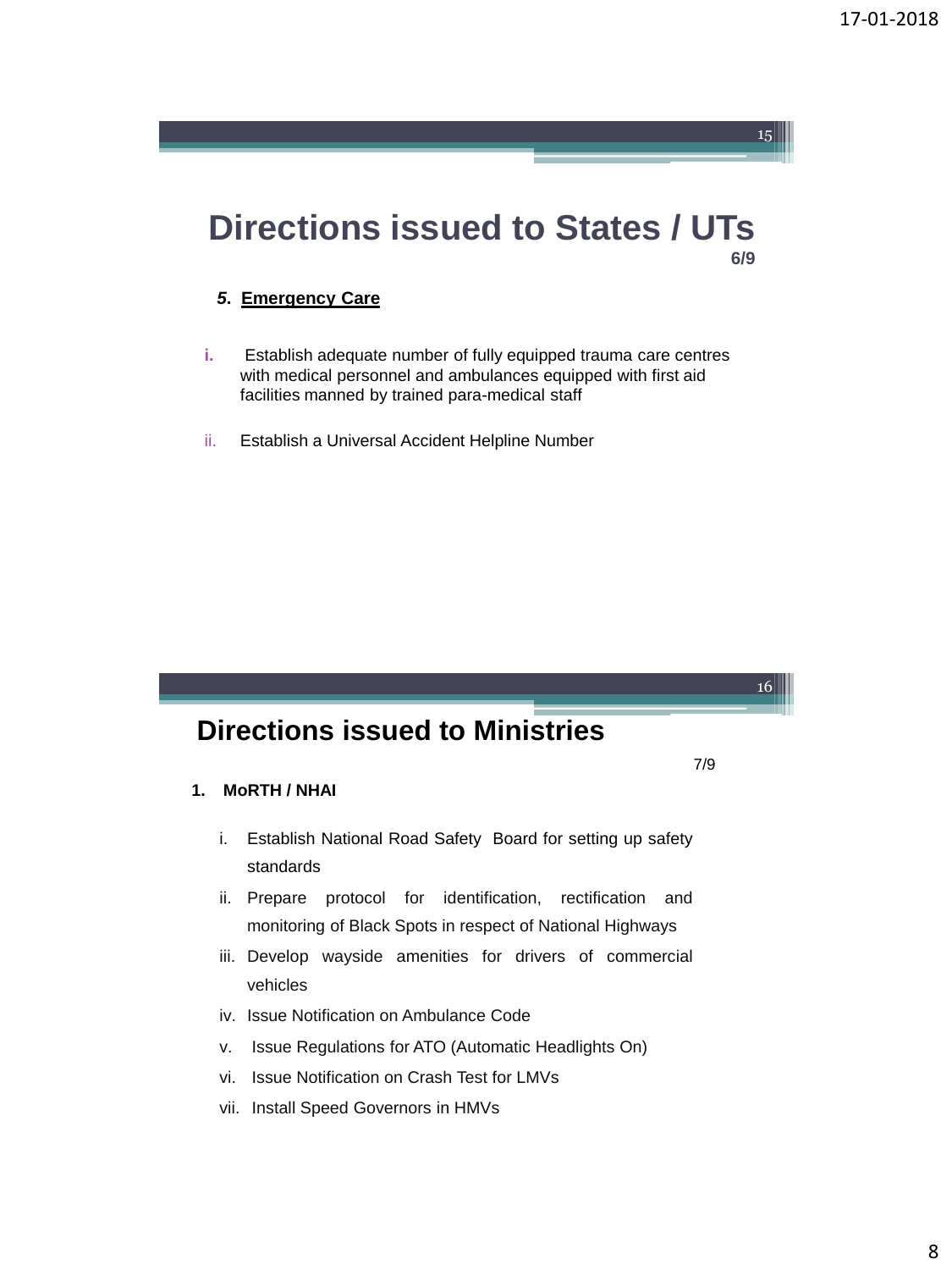# **Directions issued to Ministries**

### 8/9

17

### **MoRTH ( Cont…)**

- viii Issue Notification on Side and Back Safety Guards in trucks
- ix Issue Notification on Bus/Truck body building code
- x Installation of ABS and Air Bags in the cars

#### **2. MHA**

i. Devise norms for the number of traffic police and also for the equipments for identifying violations of traffic laws

# **Directions issued to Ministries**

9/9

18

- **3**. **Deptt of Industrial Promotion & Policy (DIPP) :**
	- i. Install 10 no of quality Reflectors on Bicycles to increase their visibility during night

#### **4. IRDA**

- i. Set up a regular Protocol for matching VAHAN data with 3rd party insurance data to identify the un-insured vehicles and bring all un-insured vehicles under insurance cover
- ii. Make  $3<sup>rd</sup>$  Party insurance for 3 years for cars and 5 years for 2 wheelers mandatory at the time of registration of new vehicles.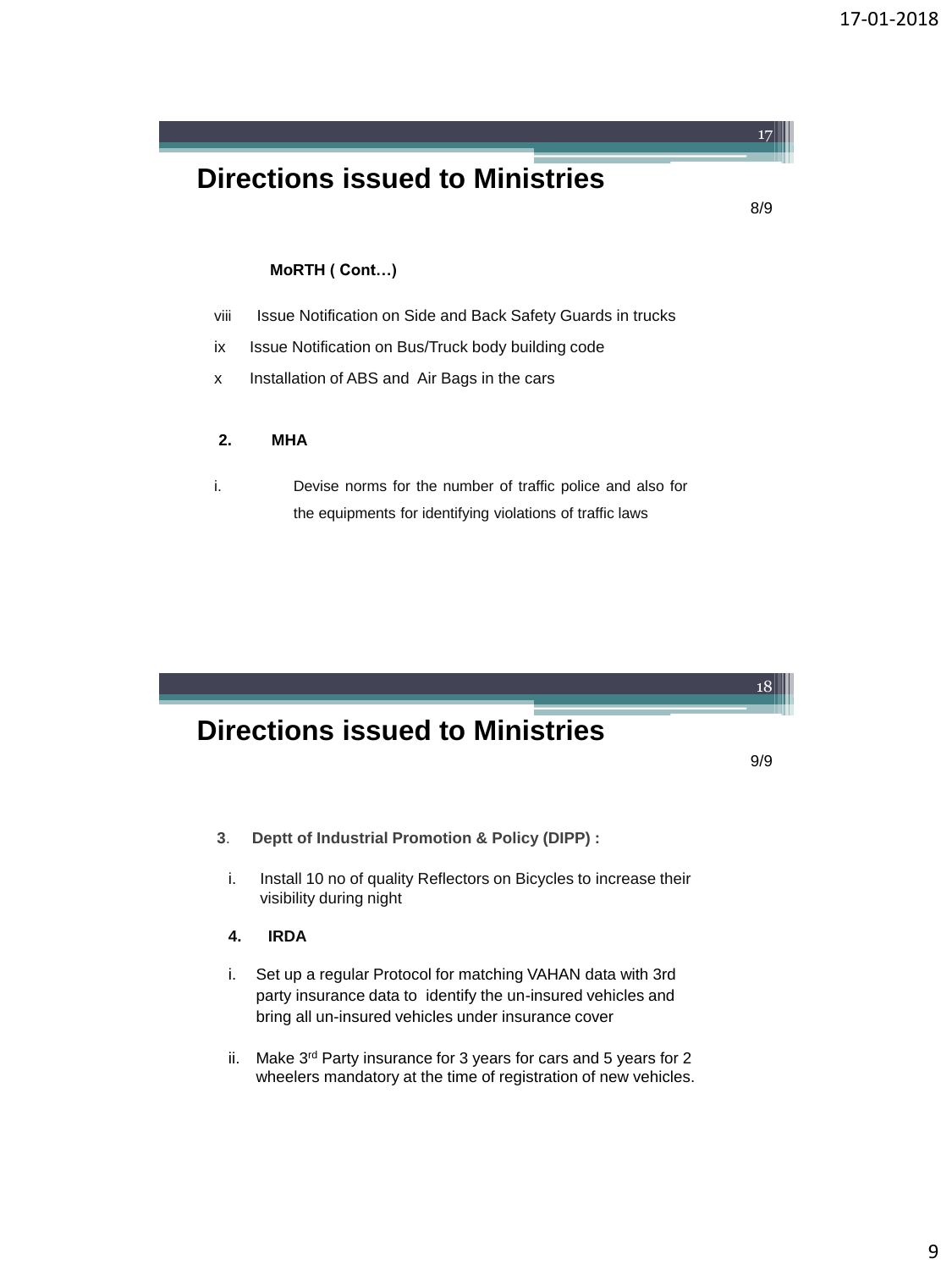20

### **Important directions to States / UTs 1/2**

#### **1. Directions dated 18 August, 2015**

- i. Suspend license for 3 months for over speeding, red light jumping, overloading, drunk driving and use of mobile phone
- ii. Prosecute and seeking imprisonment for drunk driving
- iii. Counsel for 2 hours for non wear of helmet and seat belt
- iv. Forward the report to the Committee on quarterly basis.

### **2. Directions dated 27th December, 2016 & 20th March, 2017**

- **i.** Conduct special drives to check whether the vehicle owners have 3<sup>rd</sup> party insurance cover. If not, detain the vehicle till the time he obtains a valid insurance cover
- ii. Forward the report to the Committee on quarterly basis.

### **Important directions to States / UTs 2/2**

- **3. Directions dated 11th April, 2017**
- i. Check at the time of fitness of commercial vehicles whether the vehicles have been fitted with type-approved Speed Governors and the details have been uploaded in the VAHAN data
- ii. Forward the report to the Committee on quarterly basis.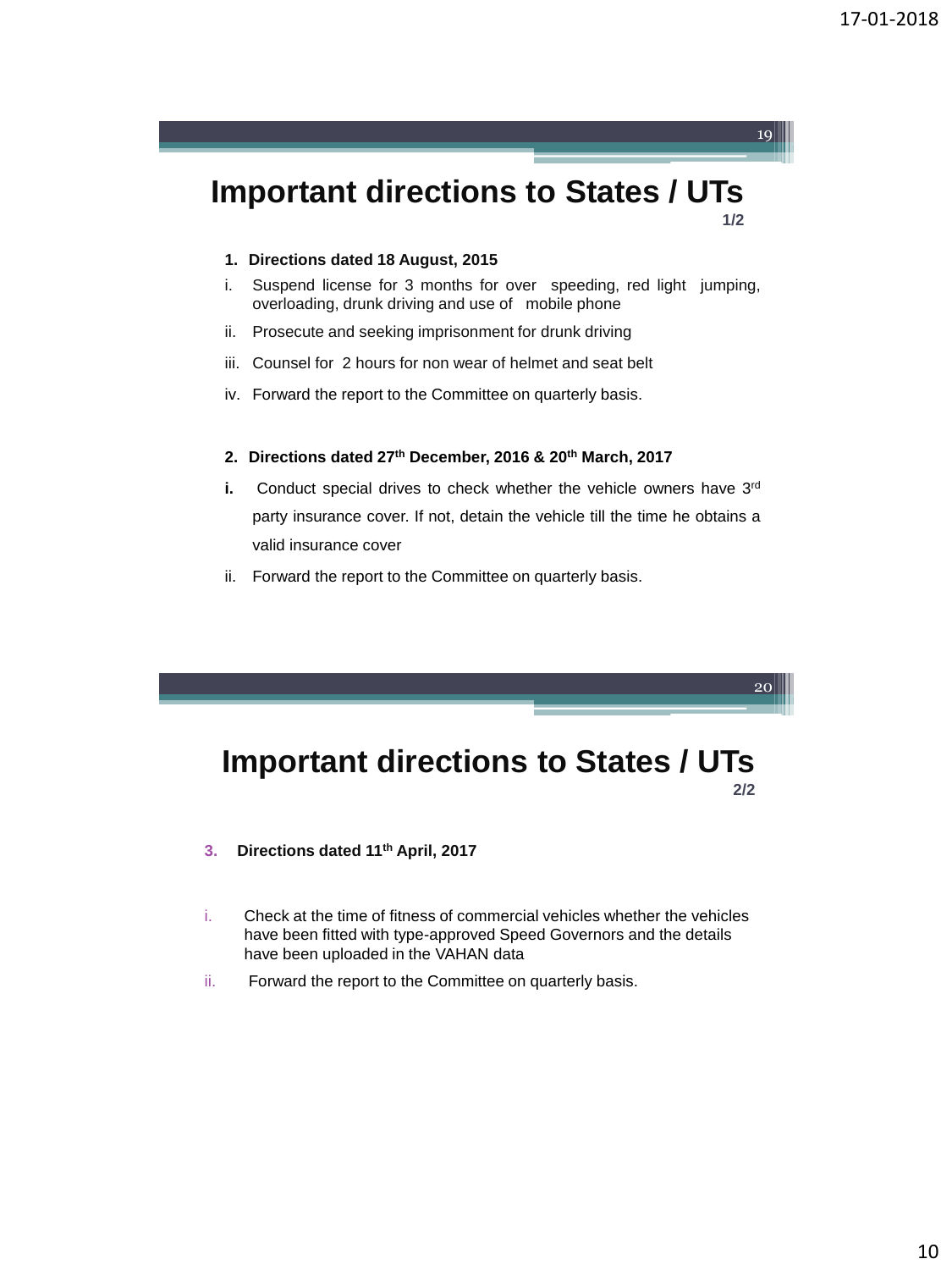22

# Audit By Consultants

- i. To assess the extent of compliance with the road safety laws, DIMTS together with IIT, Delhi and TERI have been appointed as Consultants in respect of 8 States
- ii. Audit Reports for 2 States have been submitted
- iii. Committee has directed the States to fill the gaps identified in the Audit Report
- iv. Process for appointment of Consultants for 8 more States has begun

### **Present Status of Road Safety in States/UTs**

| j.   | Road Safety Policy<br>$\mathcal{L}$ | 29 States/UTs have framed Policy                                                                                                                      |
|------|-------------------------------------|-------------------------------------------------------------------------------------------------------------------------------------------------------|
| ii.  | Road Safety Council:                | 33 - Council has started meeting and<br>Minutes being sent to Committee                                                                               |
| iii. | Lead Agency                         | 5 States have established Lead<br>Agency and Committee has directed<br>them to provide dedicated and<br>professional staff to discharge the functions |
| iv.  | Road Safety Fund                    | 9 States have established and in other                                                                                                                |
|      |                                     | States it is under process                                                                                                                            |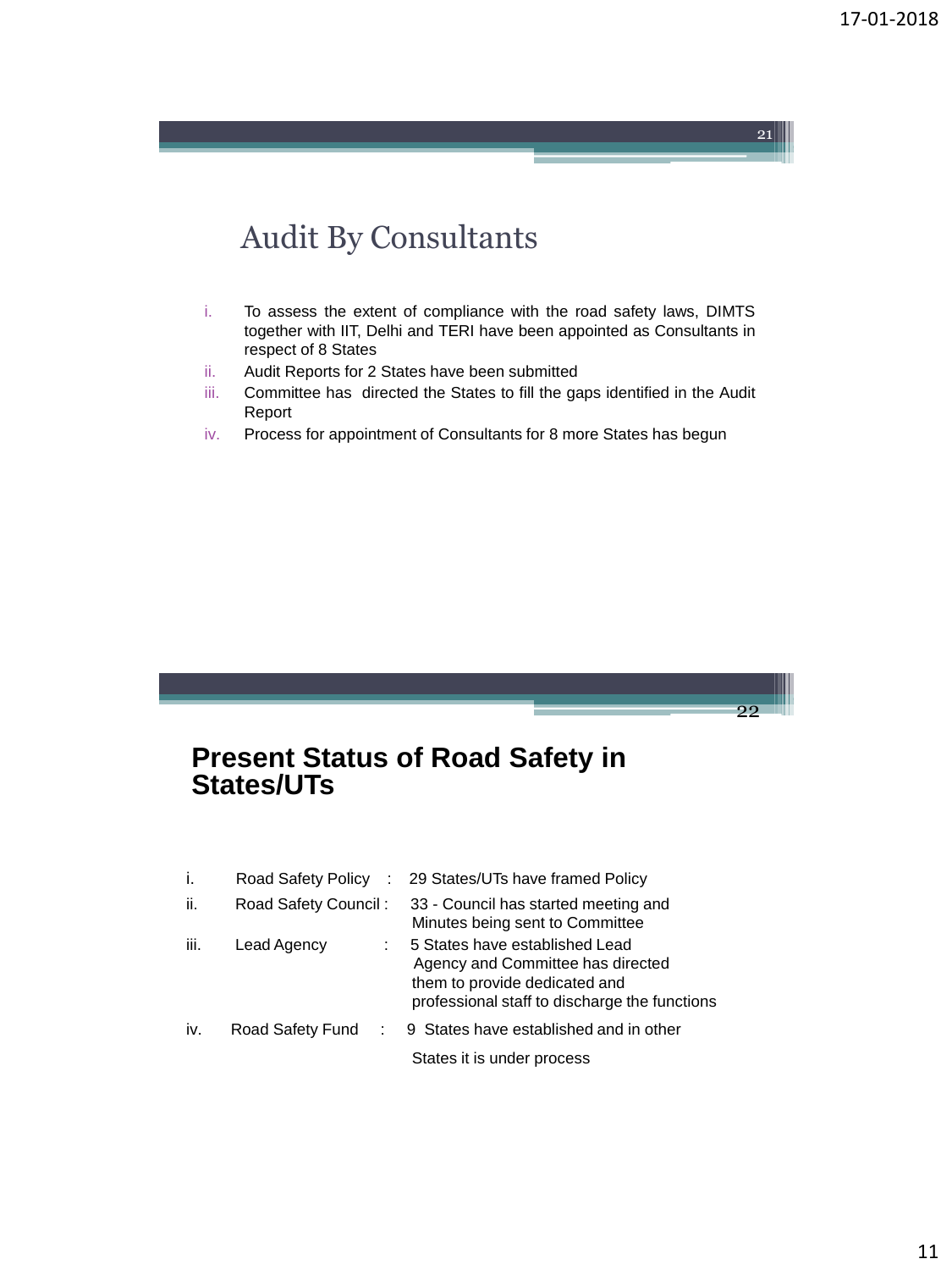24

# **Hon'ble Supreme Court Order dated 30th November 2017**

- i. Perused 12 Reports submitted by the CommitteeCommended the work done by the Committee
- ii. Directed the defaulting States to set up institutional mechanism viz

Road Safety Policy (by 31<sup>st</sup> January, 2018), Road Safety Council (by 31<sup>st</sup> January, 2018), Lead Agency (by 31<sup>st</sup> January, 2018), Road Safety Fund (by 31<sup>st</sup> March, 2018), Road Safety Action Plan (by 31st March, 2018), District Road Safety Committees (by 31<sup>st</sup> January, 2018)

- iii Also gave important directions on Engineering, Enforcement, Education and Emergency care
- iv. Committee would monitor implementation of these directions meticulously

### **To Conclude**

- i. The Committee has brought Road Safety on the Agenda of the State Govts and will ensure that the Agenda is implemented
- ii. Data forwarded to the Committee by the States for January September, 2017 brings out **reduction of 5037 fatalities (4.4%)** against the corresponding period of previous year.